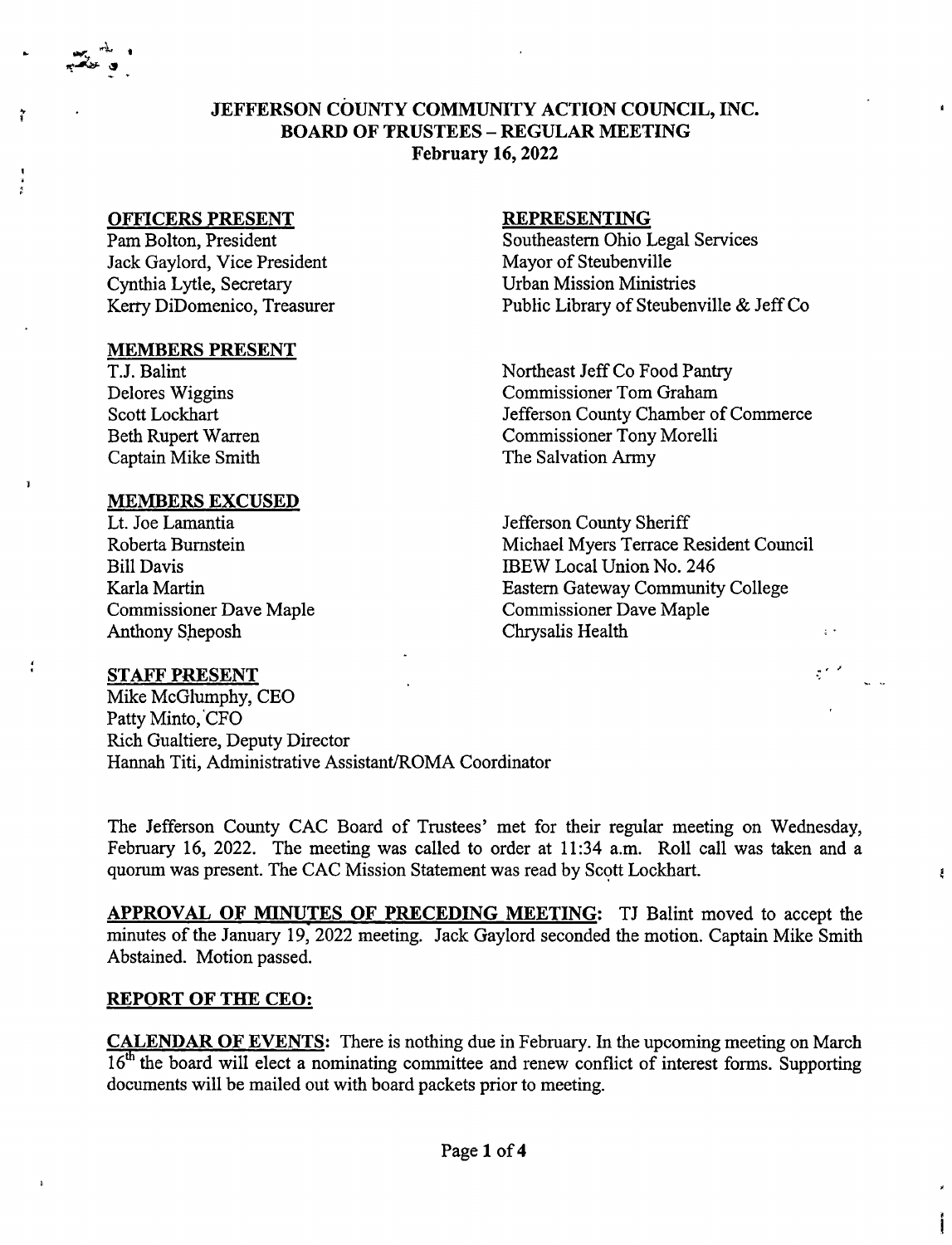PERSONNEL REPORT: The Board received the Personnel Report for January 2022, which shows new hires, resignations, terminations and positions posted for the month. Since the report, the Agency has hired a Full time and temporary position in HEAP. The HEAP department currently has a full time staff member out on medical leave. The agency has decided to use a temporary new hire to fill her place during this absence. At the end of March we will shift this new employee to Emergency Services or keep them in HEAP full time depending on circumstances with the employee on medical leave.

PROGRAM REPORT: Members received copies of the January Program Report, which shows participants served for the month and year-to-date. New Beginnings a newer program has not yet been added to the Program Report. CEO Michael McGlumphy gave a verbal report on the happenings of this program

CAC NEWSLETTER: The CAC's February Newsletter was included for Board members to read. The Agency continues to highlight one program per month on the back page of the newsletter. Highlighting a program serves the purpose of keeping employees and staff informed on new and existing programs.

MOTION: Scott Lockhart moved to approve the Report of the CEO, which included: Calendar of Events; Personnel Report - January 2022; Program Report - January 2022; and CAC February Newsletter. Delores Wiggins seconded the motion. Motion passed unanimously.

# **REPORT OF COMMUTES:**

**Alangri** 

COMMUNITY SERVICES BLOCK GRANT (CSBG) AGREEMENT: The Community Services Block Grant is for the period January 1<sup>st</sup> 2022 through December 31<sup>st</sup>, 2023. The. agreement for the first 9  $\frac{1}{2}$  months is in the amount of \$214,937.00. The total grant amount is for  $\cdots$ \$550,625.00. The Agency uses CSBG funding in the Emergency Services program.

MOTION: Jack Gaylord moved to approve the Community Services Block Grant agreement. Cynthia Lytle seconded the motion. Motion passed unanimously.

CSBG ROMA 8<sup>th</sup> Quarter: The CSBG Roma 8<sup>th</sup> Quarter was provided for board members to review. The  $8<sup>th</sup>$  Quarter report is the final ROMA quarter for the 2020-2021 CSBG grant. Administrative Assistant; Hannah Titi explained that the CSBG annual report will be provided at the upcoming board meeting highlighting individuals served in all of 2021.

CSBG CARES ROMA 8<sup>th</sup> Quarter: The CSBG CARES Roma 8<sup>th</sup> Quarter was provided for board members to review. The  $8<sup>th</sup>$  Quarter report is the final ROMA quarter for the 2020-2021 CSBG Cares grant. Administrative Assistant; Hannah Titi explained that the CSBG Cares annual report will be provided at the upcoming board meeting highlighting individuals served in all of 2021.

MOTION: Jack Gaylord moved to approve the CSBG Roma 8<sup>th</sup> Quarter report and CSBG CARES Roma 8<sup>th</sup> Quarter report. Captain Mike Smith seconded the motion. Motion passed unanimously.

ł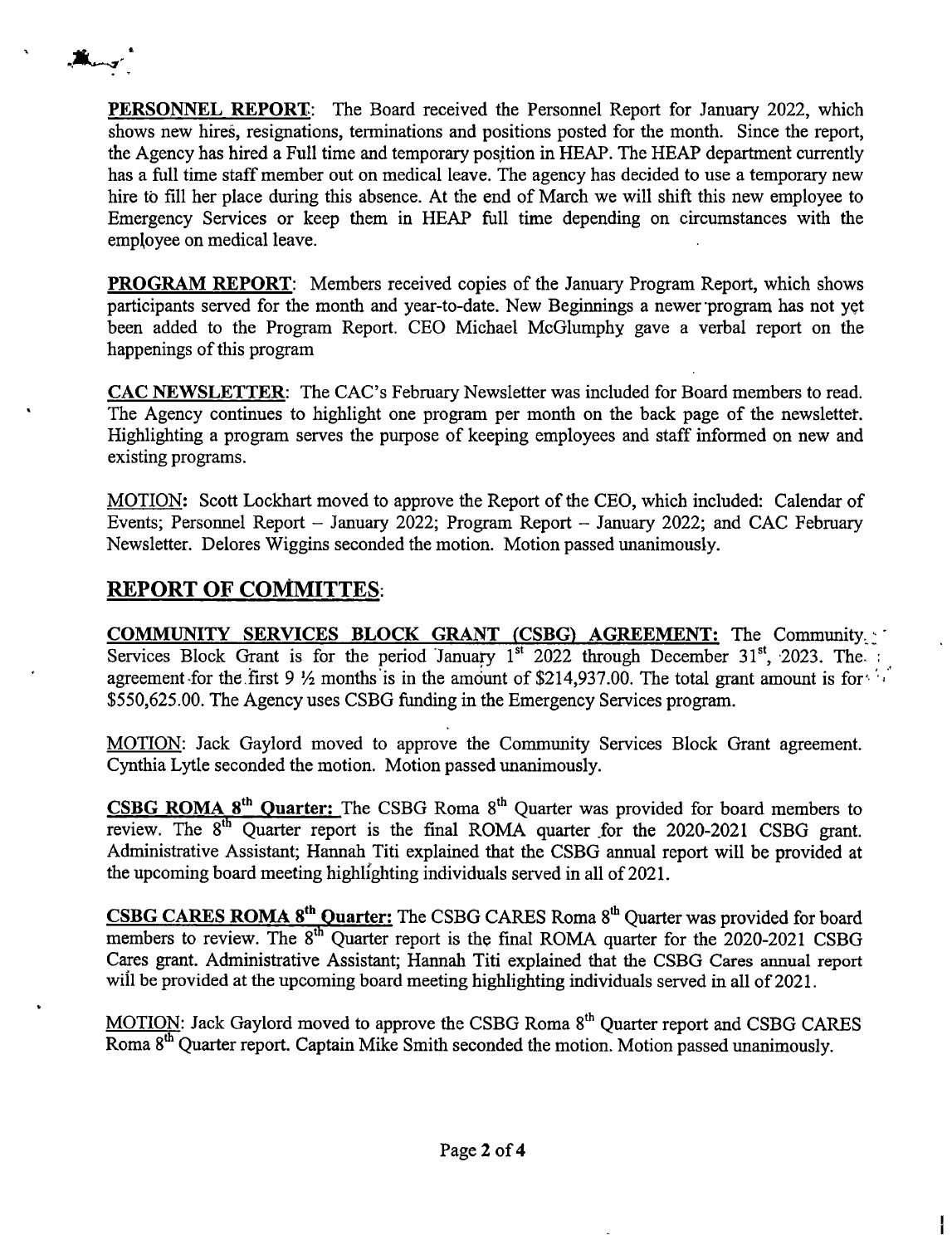FINANCE REPORT: The Combined Analysis Report, Balance Sheet and Corporate Fund Report, Credit Card and Gas Spreadsheets, as well as Check Vouchers were provided for review for the period January 1<sup>st</sup> through January 31<sup>st</sup>, 2022.

MOTION: Jack Gaylord motioned to approve The Combined Analysis Report, Balance Sheet, Corporate Fund Report, and Credit Card and Gas Spreadsheets for the period January 1<sup>st</sup> through January 31<sup>st</sup>, 2022. Captain Mike Smith seconded the motion. Motion passed unanimously.

# **UNFINISHED BUSINESS:**

土气

BOARD TRAINING: Michael McGlumphy informed the board that formal board training will take place the following Wednesday February  $23^{rd}$ . The training will be provided by Julia Wise from Highland County Community Action Council. Board members will have the option to come into the agency to watch the training or zoom in from home. The training will be recorded for members unable to attend.

EMAILS: 12 employees have been addressed new emails with our new provider. We are preforming a pilot project to ensure everything checks out before switching over all employees.

# **NEW BUSINESS:**

WEBSITE: CEO; Michael McGlumphy, Deputy Director; Rich Gualtiere, and Administrative Assistant; Hannah Titi met with two local companies whom submitted bids to build our Agency Website. The decision was made to use MOBILIZE360. The final bid was \$2,500 to' design the website and \$50 per month to maintain the site. '  $\cdots$  -

MOTION: Cynthia Lytle motioned to approve giving CEO; Michael McGlumphy permission to sign an agreement with MOBILIZE360. Beth Rupert seconded the motion. Motion passed unanimously.

COPIER/PRINTER AGREEMENT: The agency is working with AMCOM to renew a copier and printer agreement. AMCOM will be doing a walk through tomorrow to look at copiers and printers.

MOTION: Cynthia Lytle approve giving CEO;, Michael McGlumphy permission to sign an agreement with AMCOM. Scott Lockhart seconded the motion. Motion passed unanimously.

ANNUAL REPORT: Administrative Assistant; Hannah Titi is completing the 2021 annual report. The report is being designed in a way not seen in previous years. The agency plans on professionally printing the report, publishing it on the new agency website, and providing copies to the Board. It is expected that the report will be completed in roughly two months.

A motion to adjourn was made at 11:58 a.m. by Scott Lockhart. Seconded by Jack Gaylord.

I